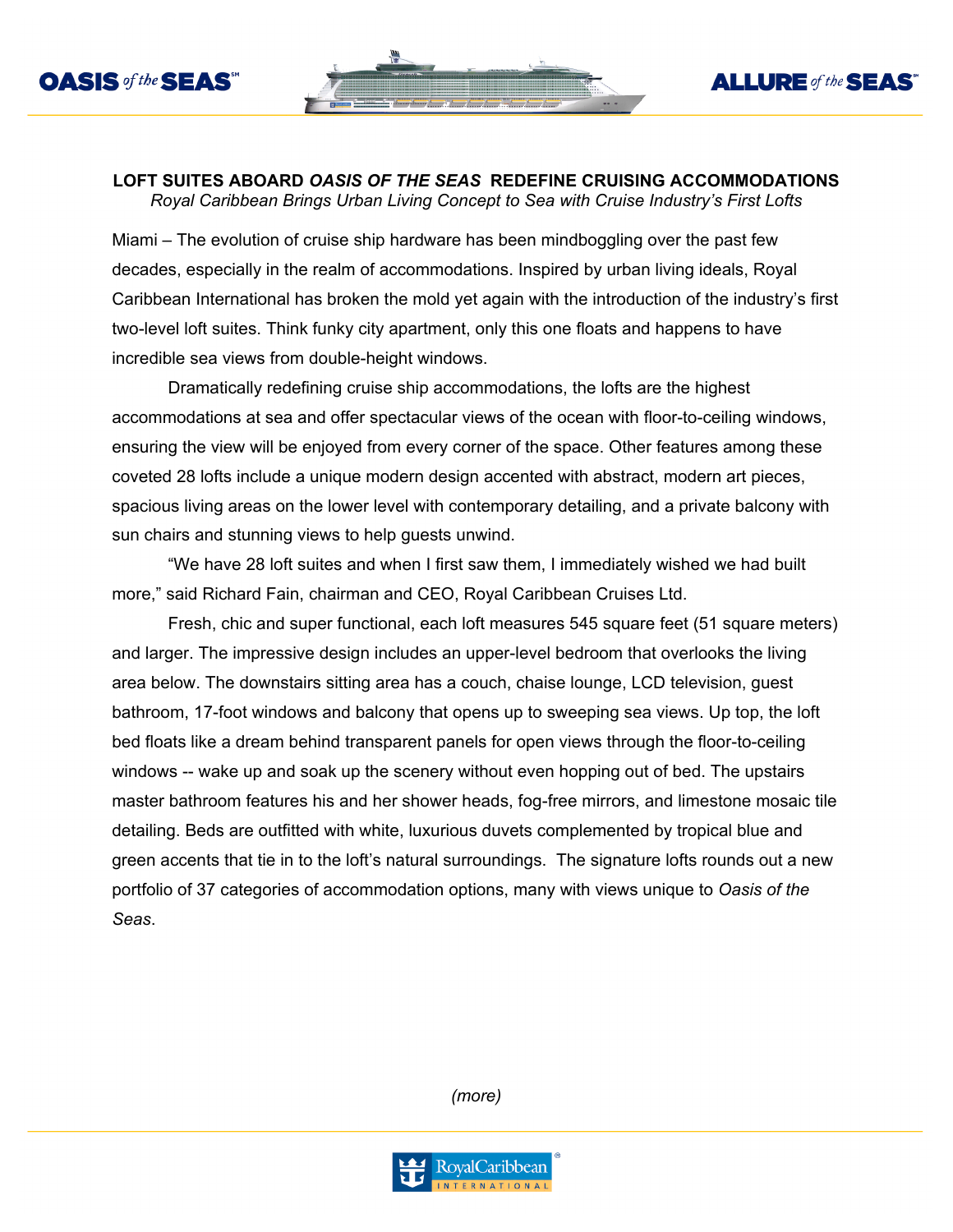## *Oasis of the Seas'* Suite Accommodations – Page 2

Following is a breakdown of the various accommodation types and the latest groundbreaking features that will bring them to life:

## **Loft Suites**

- **Royal Loft Suite:** In addition to the 25 Crown Loft Suites onboard *Oasis of the Seas*, the exclusive Royal Loft Suite accommodates groups of six and is the largest of all lofts onboard *Oasis of the Seas*. Spanning 1,524 sq. ft. (141 sq. m.), it features its own Baby Grand piano, indoor and outdoor dining rooms that seat eight, private wet bar, a library and extended 843-square-foot (78.3-square-meter) balcony with its own LCD television, entertainment area and Jacuzzi. The Royal Loft Suite can be connected to a Crown Loft Suite to accommodate a total of ten guests, providing a whopping 2,069 sq. ft. (192 sq. m.) of space.
- **Sky Loft Suite:** The Sky Loft Suites are larger than the standard lofts and though they stand as singular units, these staterooms can be connected together to satisfy larger groups and families. The Sky Loft Suites, identified as Corner A (722 sq. ft./67 sq. m.) and Corner B (770 sq. ft./71 sq. m.), feature more living room space, separate dining rooms that seat four, spacious balconies with sun loungers, and dining tables that seat four.
- **Crown Accessible Loft Suite:** The Crown Accessible Loft features the same amenities as the standard Crown Loft Suites, but measures slightly larger, at 737 sq. ft. (68 sq. m.), and offers an elevator for the convenience of guests with special needs.

In addition to the loft suite accommodations, *Oasis of the Seas* offers a variety of suites that appeal to guests looking for extra space and even more amenities and services than offered at the standard stateroom level. While each suite varies in scope, all of the following suites provide guests with private balconies, LCD televisions and more.

• **Royal Suite:** The only of its kind on *Oasis* of *the Seas* , this spacious suite sleeps four and features one bedroom, two baths, a separate living area with its own Baby Grand piano, plush seating, a full bar, and a 52" LCD television. Floor-to-ceiling glass windows and doors lead to the suite's large outdoor balcony with woven chaise lounges. The private master suite offers an alternative sitting area with large windows facing the sea and a large jetted tub to help guests unwind after an actionpacked day.

*(more)*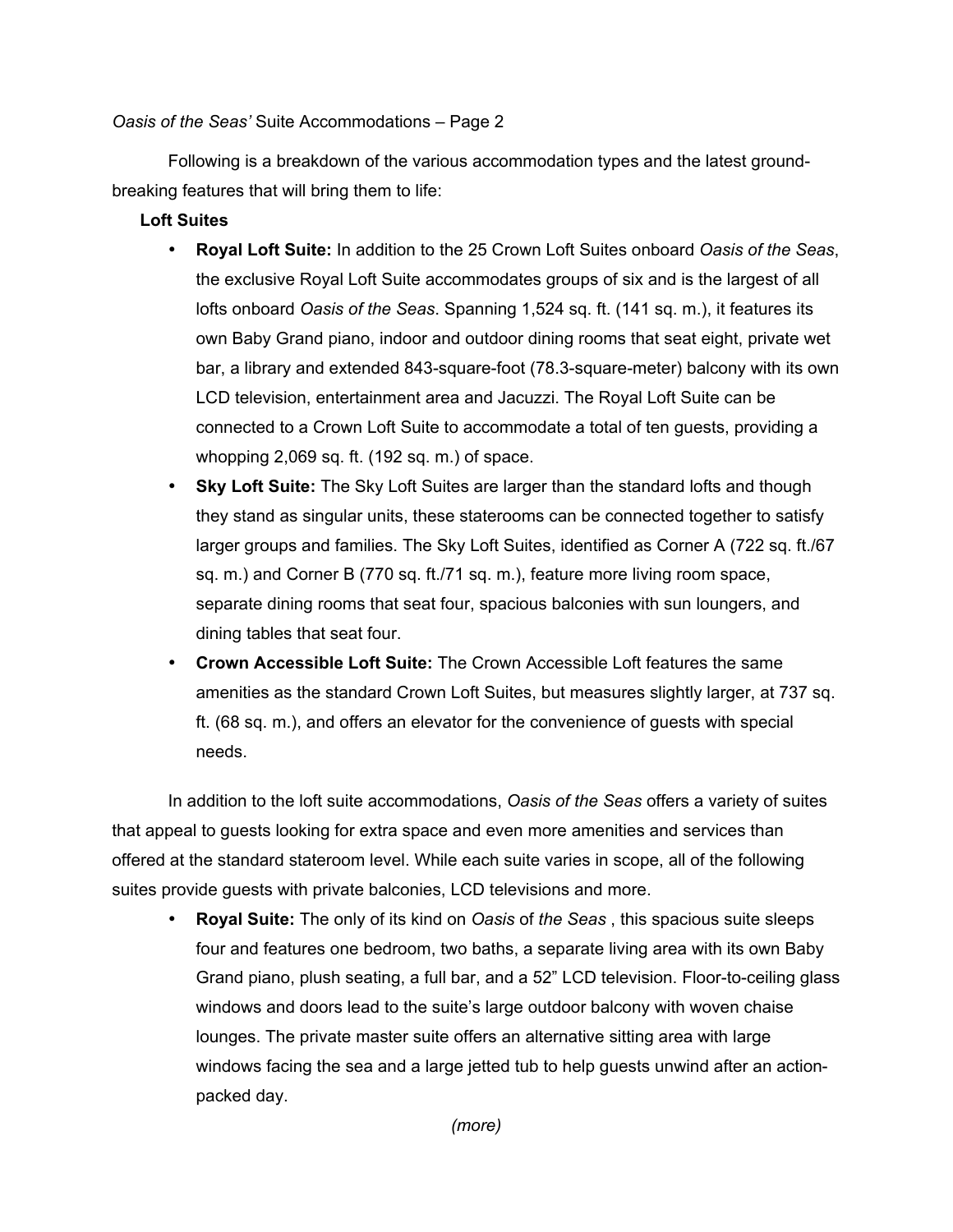*Oasis of the Seas'* Suite Accommodations – Page 3

- **Presidential Family Suite:** Another one-of-a-kind accommodation onboard *Oasis of the Seas.*, it can sleep 14. With a total of four bedrooms and four baths, the space is similar to the Presidential Family Suite onboard Royal Caribbean's Freedom-class ships. Floor-to-ceiling glass windows face the ocean and a spacious balcony provides enough room for the entire group to enjoy the outdoor dining area, large LCD screen, and private jetted tub.
- **AquaTheater Suite**: All six of the AquaTheater Suites available onboard *Oasis of the Seas* feature private wrap-around balconies overlooking the Boardwalk, the AquaTheater, and the ocean, offering outdoor ocean-front dining areas for six, and an outdoor bar ideal for entertaining. These new family suites accommodate up to eight guests and have two bedrooms and two full baths.
- **Owner's Suite**: Each of the 10 owner's suites accommodates four guests and is designed with one bedroom, living room and bath. Guests are pampered with a private balcony, outdoor dining table for four and an interior sitting area with a convertible queen sleeper sofa for two.
- **Royal Family Suite**: Sleeping eight, *Oasis of the Seas*' Family Suites with balcony feature a master bedroom and bath and a guest room with private bath. All four suites also offer a private balcony with outdoor dining and lounge area that seats four.
- **Grand Suite**: The Grand Suites with balconies are the most abundant suite accommodations available on *Oasis of the Seas*. The 30 suites feature one bedroom, full bath, and a separate living area outfitted in contemporary décor, with stonework used throughout the entry and bathrooms. Private balconies boast not only great views, but comfy woven chaise lounge chairs and a whirlpool tub for two.

Guests booked in the Grand Suite and higher category staterooms enjoy access to the Concierge Club, offering a serene atmosphere and personalized service from the ship's concierge. The Concierge Club includes complimentary business services such as faxes and photocopies, an extensive library of DVDs and CDs, and daily continental breakfast and predinner cocktail receptions. The concierge is on-hand to see to the needs of suite guests and assist with any special requests, such as securing reservations in specialty restaurants; preordering wine for dinner; booking Explorations! shore excursions, and spa and salon appointments; and arranging private events.